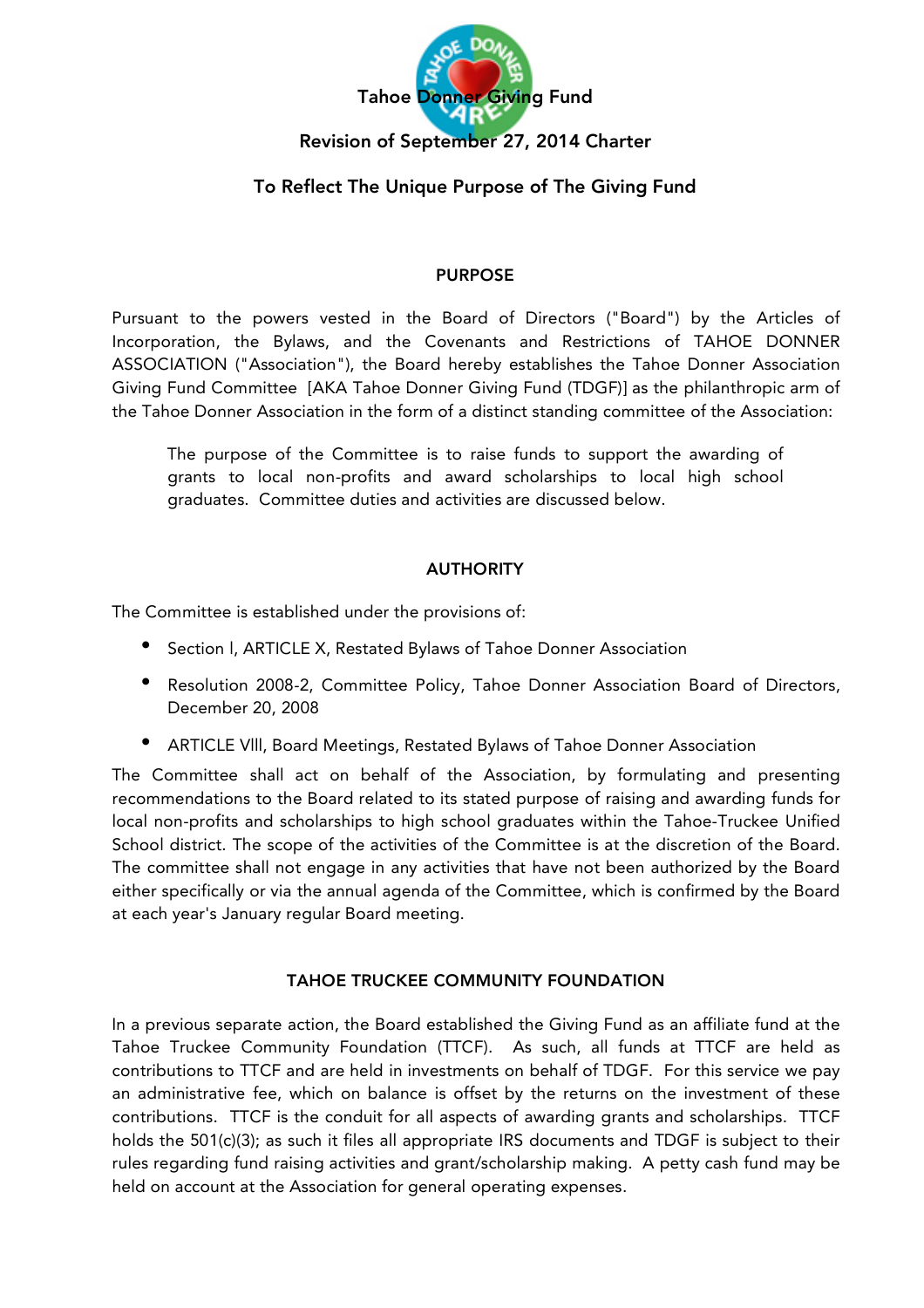#### MEMBERSHIP

- 1. The Committee consists of up to twelve (12) members. The work of this Committee is dependent on relationships made with Tahoe Donner members (fundraising, donor reception), relationships within the association (Board, General Manager, Marketing, and amenities), and within the greater Truckee community (sponsorships, auction item donations, publicity); therefore, consistency of membership is essential. In order to complete the above stated purpose in an effective manner, the committee is composed of members who make a minimum 3-year commitment to its work. Member terms are staggered within the three-years to facilitate sustainability of Committee functions and projects. The Committee also engages in succession planning by having veteran members mentor newer members in the various roles and duties within the Committee. The above assures stability for the work of the Committee.
- 2. Any member of the Association who is in good standing, who has a positive interest in philanthropy within the greater Truckee community, who is prepared to invest the necessary time, and who does not present a conflict of interest, is eligible to apply for appointment as a member of the Committee. Members who have strong organizational skills and/or possess experience in such areas as fundraising, finance, planning, education and non-profit work are given preference in appointment to the Committee. Directors and their immediate family members are not eligible for appointment. As a general practice, co-owners of a property and immediate family members may not serve simultaneously on the Committee. The Board approves appointments to the Committee.
- 3. In support of the Committee's purpose, the Board, the General Manager, the Director of Marketing and/or other staff members where appropriate may attend all or part of Committee meetings as requested by the Committee. Staff attendance is at the discretion of the General Manager and the Committee is to be respectful of the limited time and other responsibilities of staff.
- 4. Prospective new Committee members attend a Committee meeting, including an informal mutual interview with the Committee, and submit an application as per standard Tahoe Donner policy, which the Chair takes to the Board for approval.
- 5. The Committee Chairperson advises the Executive Assistant of any membership changes that either have occurred or are anticipated.
- 6. Continuing Committee members desiring reappointment after a three-year term must submit a written request stating their interest in continuing their service. The Chair takes these requests to the Board for approval.
- 7. Annually, in November, the Chair submits an updated schedule showing the place of each Committee member within her/his tenure on the Committee.

## BOARD LIAISON AND COMMITTEE CHAIR

- 1. There shall be one non-voting Board Liaison to the Committee. This liaison shall be a Board Member chosen by the Board to attend Committee meetings and whose primary function is to facilitate communications between the Board and the Committee.
- 2. The Committee elects, from among its membership, a Chairperson, who will serve for a period of three years. The new Chair's tenure is reset at this point. The Committee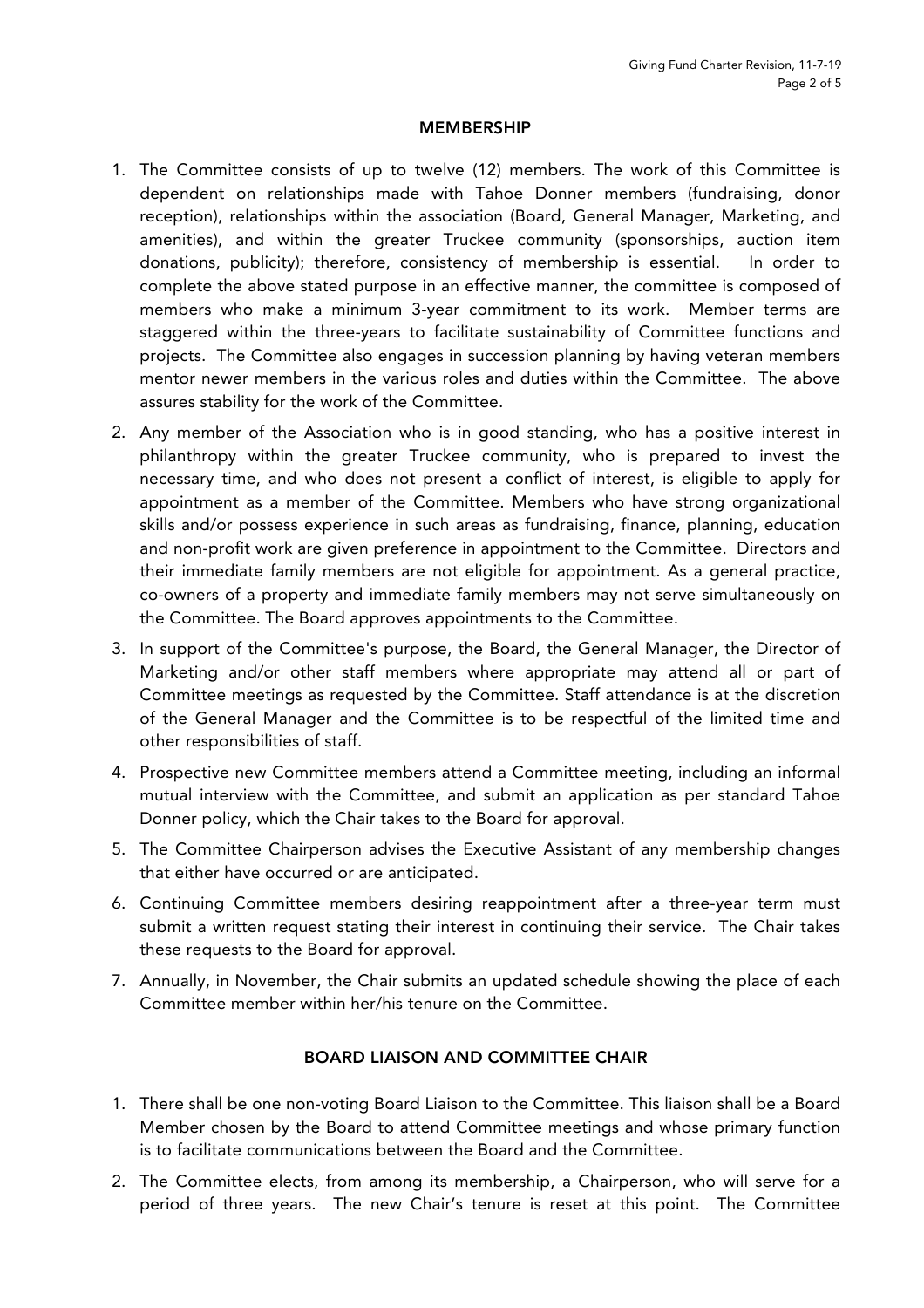identifies a Chair-elect who shadows and supports the work of the Chair, again for the sake of continuity and stability for the work of the Committee. If no other Committee member is willing to assume the duties of the Chairperson, the Board may reappoint the incumbent Chairperson.

- 3. The Chair acts as the Treasurer of the Committee. The Treasurer interacts with the Tahoe Donner accounting office to maintain adequate funds for the operation of the Fund, and with TTCF to establish and maintain adequate funding for making awards.
- 4. The Chair may enlist the aid of a representative from the Finance committee to assist with fiscal matters.
- 5. The provisions of the Association's Committee Policy, as set forth in Resolution 2008-2 or subsequent Board action, apply to the Committee.

## ACTIVITES AND RESPONSIBILITIES

The scope of activities of the Giving Fund Committee is contained in the AUTHORITY paragraph above; however, the Committee may recommend to the Board that the Committee address additional issues relative to the general purpose of the Committee. Such recommendations are made through the Board Liaison.

- 1. In November the Committee establishes an agenda for the following year, complete with dates of and Lead for events, as well as members roles and duties. This is submitted to the Board for its regular December meeting.
- 2. Fundraising Activities
	- a) The Committee prepares an Annual Fund Raising Plan. The Plan will detail fundraising activities for the coming year, expectations of funds to be raised, expected members needed to execute the plan, resources of the Association required, and other operating expenses expected for the year. The Plan may be revised throughout the year as situations warrant.
	- b) The Committee prepares an Annual Marketing and Communication Plan to support the Fund Raising Plan. It is expected that the Tahoe Donner Giving Fund will utilize one or more fund raising events in an annual cycle. The goal of such events is to raise money for the Fund and also provide for opportunities for Association members to engage socially.
	- c) In support of such events, the Committee appoints an Event Chair and solicits other members as needed to execute the event(s).
	- d) The Committee interacts with TTCF as needed to ensure all of their administrative, fund raising and grant-making policies are adhered to by the TDGF.
- 3. Awards

The announcement and application process as well as the evaluation and selection process for all awards take place in conjunction with and under the auspices of the Tahoe Truckee Community Foundation (TTCF).

a) Grants to Local Non-Profits. The Committee self-selects a minimum of two members to be the grant-making sub-committee; one of the members will have participated on this sub-committee the preceding year. These members evaluate all grant submissions after the close of the TTCF grant application period. They prioritize the applications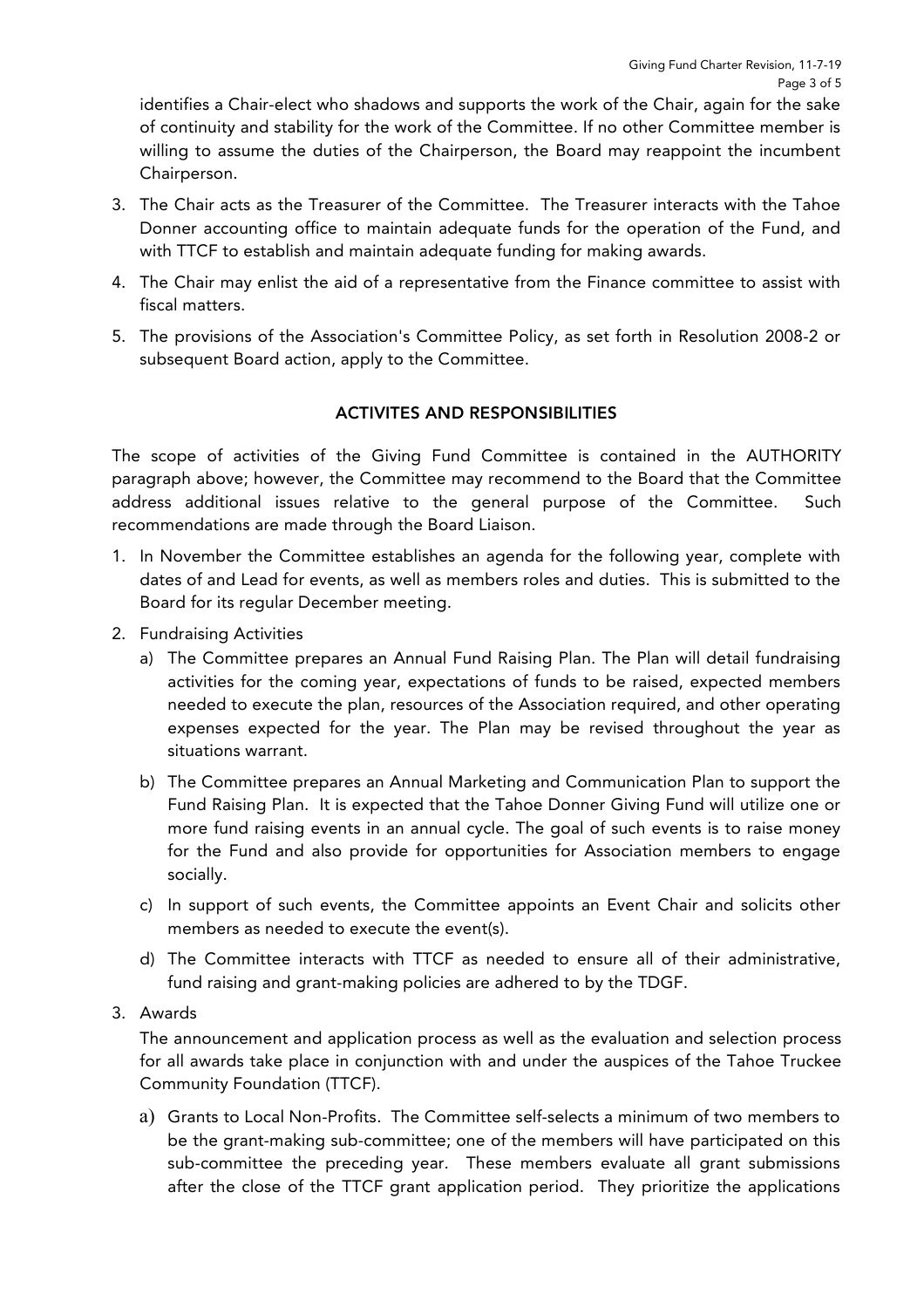suitable for funding by Giving Fund. These members meet with the full TTCF Grant Committee to make decision on funding for the applicants.

The sub-committee prepares the list of grants for the Chair to bring to the Board for approval. All grants are subsequently subject to approval by the TTCF Board.

- 4. Scholarships
	- b) Traditional and IMPACT Scholarships. The Committee self-selects a minimum of two members to be the scholarship sub-committee; one of the members will have participated on this sub-committee the preceding year. These members evaluate all submissions for TDGF scholarships after the close of TTCF's scholarship application period. They prioritize the applications suitable for funding by Giving Fund. A third member who has had previous experience on the scholarship sub-committee reviews those applicants selected by the current year's sub-committee, especially with respect to the IMPACT scholarships. The two-member sub-committee members meet with the full TTCF Scholarship Committee to make decisions on funding for the applicants.

The sub-committee prepares the list of awardees for the Chair to bring to the Board for approval. All scholarships are subsequently subject to approval by the TTCF Board.

- 5. The scope of the Committee activities shall not include:
	- a) Direct or indirect involvement in the daily operations of Tahoe Donner Association.
	- b) Interactions with management or staff except when arranged through the General Manager or the Director of Marketing.

### COMMUNICATIONS

Effective communication and teamwork shall be facilitated in the following manner:

- 1. The Committee presents to the Board an agenda of events the Committee sees as its focus for the upcoming year. This agenda may be changed as circumstances warrant and with consultation with the Board Liaison.
- 2. The Committee provides the Board Liaison with an Agenda prior to each meeting.
- 3. The Committee provides Minutes of each meeting for the Board book.
- 4. Board initiated proposals related to the Giving Fund are made in consultation with the Committee prior to such decisions being brought before the full Board.
- 5. The Committee provides written reports and recommendations on specific issues to the Board after consideration and approval by the Committee. Committee members do not otherwise make reports or recommendations to the Board or to individual Board members.
- 6. Coordination with other Association committees is encouraged when deemed necessary or appropriate to accomplish the Committee's purpose.

### MEETINGS

- 1. The Giving Fund Committee meets monthly on a pre-arranged and published schedule. The schedule will be noticed by the Association, as required by ARTICLE VIII, Restated Bylaws of Tahoe Donner Association.
- 2. Committee members are expected to attend scheduled meetings on a regular basis.